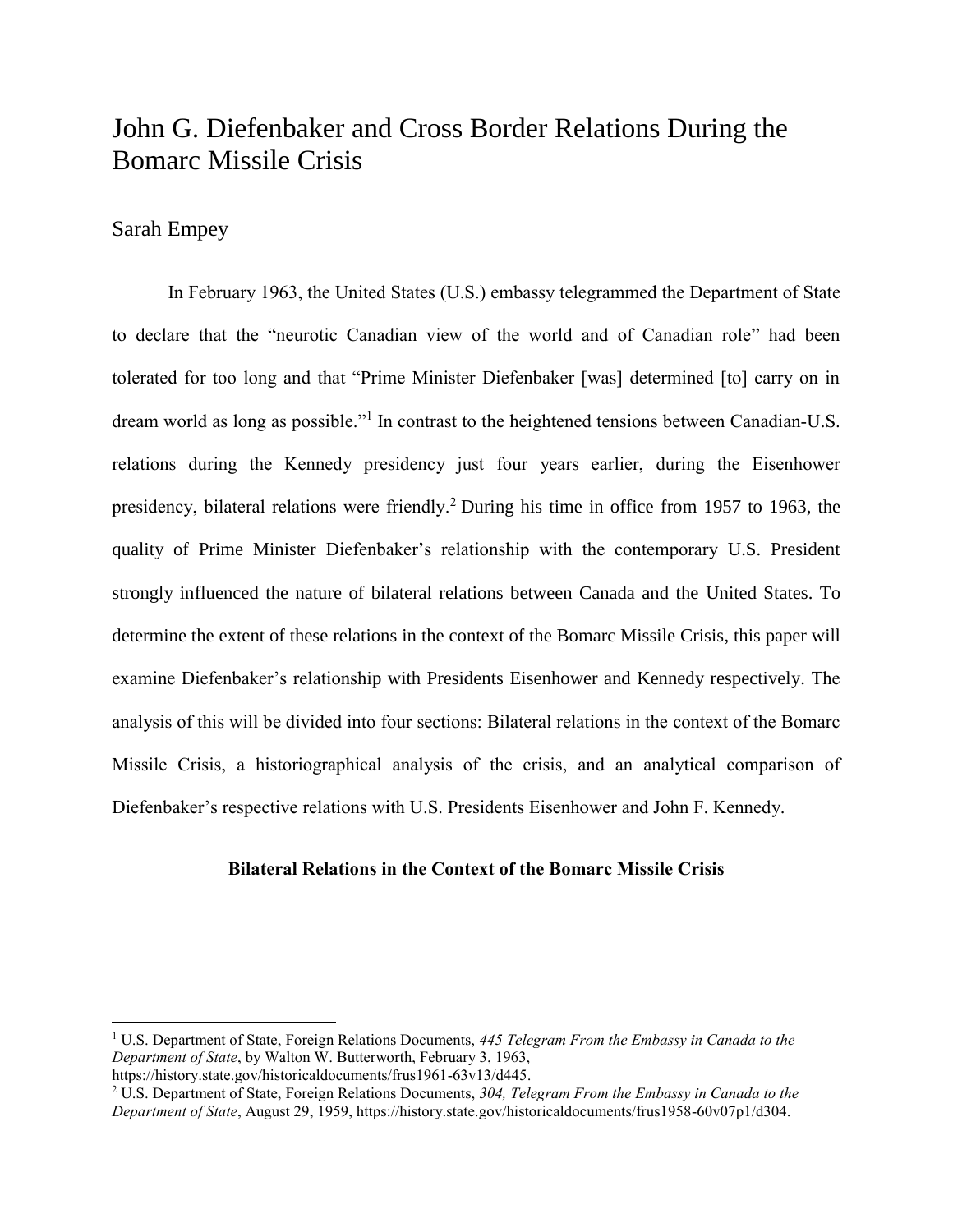John G. Diefenbaker, leader of the Conservative Party of Canada, was elected Canada's Prime Minister on June 17, 1957 at 61 years old.<sup>3</sup> He came to power in the middle of the Cold War and as such, one of his first actions as Prime Minister was the establishment of the North American Air Defense Agreement (NORAD) with the United States, to secure the protection of the North American continent from Soviet bombers.<sup>4</sup>

The Bomarc Missile Crisis began in August 1958 with the cancellation of the Avro-Arrow, a Canadian-designed aircraft interceptor, following cabinet's approval of the Americanmade Bomarc missile as a more suitable weapon for Canadian defence.<sup>5</sup> In addition to regular weaponry, the Bomarc could also be armed with nuclear warheads, which made it a powerful surface-to-air, anti-aircraft missile.<sup>6</sup> As a potential nuclear weapon, the Bomarc was also capable of disarming Soviet attacks directed at the United States.<sup>7</sup> This ability to protect both Canada and the U.S. from Soviet attacks made the Bomarc key to NORAD.<sup>8</sup>

While there was some initial Canadian opposition to its implementation, this was primarily stimulated by the 25 000 Canadian jobs that would disappear with the replacement of the Avro-Arrow, rather than concerns about its nuclear capabilities.<sup>9</sup> Despite the initial loss of

https://history.state.gov/historicaldocuments/frus1961-63v13/d444.

<sup>3</sup> "Diefenbaker, John George," *Dictionary of Canadian Biography*, 2015, Accessed Friday, November 27, 2015, http://www.biographi.ca/en/bio/diefenbaker\_john\_george\_20E.html. 4 Ibid.

<sup>5</sup> Dennis Smith, *Rogue Tory: The Life and Legend of John J. Diefenbaker*, (Toronto, Ontario: Macfarlane, Walter & Ross, 1995), 310.

<sup>6</sup> James G. Fergusson, *Canada and Ballistic Missile Defense, 1954 – 2009: Déjà Vu All Over Again*, (Vancouver, British Columbia: University of British Columbia Press, 2010), 20. &"Diefenbaker, John George," *Dictionary of Canadian Biography*, 2015.

<sup>7</sup> U.S. Department of State, Foreign Relations Documents, *444 Department of State Press Release no. 59 – United States and Canadian Negotiations Regarding Nuclear Weapons*, January 30, 1963,

<sup>8</sup> U.S. Department of State, Foreign Relations Documents, *445 Telegram From the Embassy in Canada to the Department of State*, by Walton W. Butterworth, February 3, 1963.

<sup>9</sup> Smith, *Rogue Tory*, 312.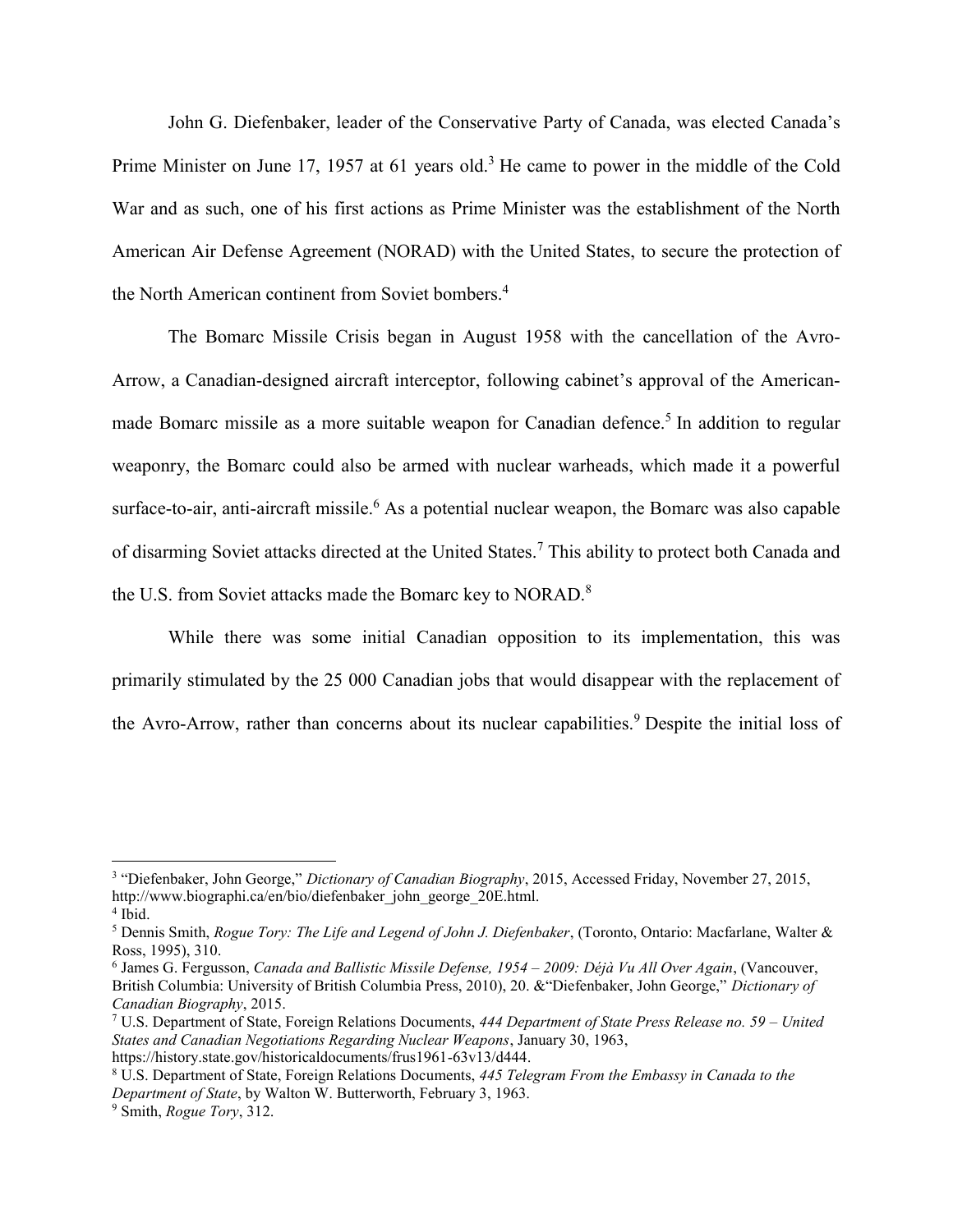the Avro-Arrow jobs and the rise of anti-nuclear groups such as the Voice of Women (VOW), Canadians largely supported the acquisition of the Bomarc and nuclear weapons in general.<sup>10</sup>

Although opinion polls in 1961 suggested that 46% of Canadians were in favour of nuclear weapons, Diefenbaker became consumed with the 20% opposition who wrote to him. Rather than paying attention to the polls, Diefenbaker chose to focus on the anti-nuclear correspondence he received, which historian Patricia McMahon suggests was largely organized by small opposition groups like VOW.<sup>11</sup> This correspondence had a strong effect and caused Diefenbaker to believe he would tarnish his political image if he pushed for the acquisition of the Bomarc.<sup>12</sup>

In addition to concerns about his public image, Diefenbaker was also preoccupied with the deep division that the Bomarc caused within his cabinet. Howard Green, Norman Robertson, and Douglas Harkness were the three principal actors that divided Diefenbaker's cabinet. Though both Green the head of External Affairs, and Robertson the Undersecretary of External Affairs, strongly advocated non-proliferation, Harkness, who headed the Department of National Defense, did not.<sup>13</sup> In contrast to Green and Robertson, Harkness strongly believed in the defensive value of nuclear weapons. <sup>14</sup> Neither Green nor Harkness were willing to compromise on Canada's nuclear policy and as a result Harkness resigned from his position in early 1963.<sup>15</sup>

At the same time that the government attempted to determine Canada's nuclear policy, Green advocated non-proliferation in the United Nations (UN). This worried the Prime Minister,

l

 $14$  Ibid.

<sup>10</sup> Patricia McMahon, *Essence of Indecision: Diefenbaker's Nuclear Policy, 1957 – 1963,* (Kingston, Ontario: McGill-Queen's University Press, 2009), 78 & 92.

 $11$  Ibid.

<sup>12</sup> Ibid.,125.

<sup>13</sup> Ibid., 55 & 86.

<sup>15</sup> Ibid., 477.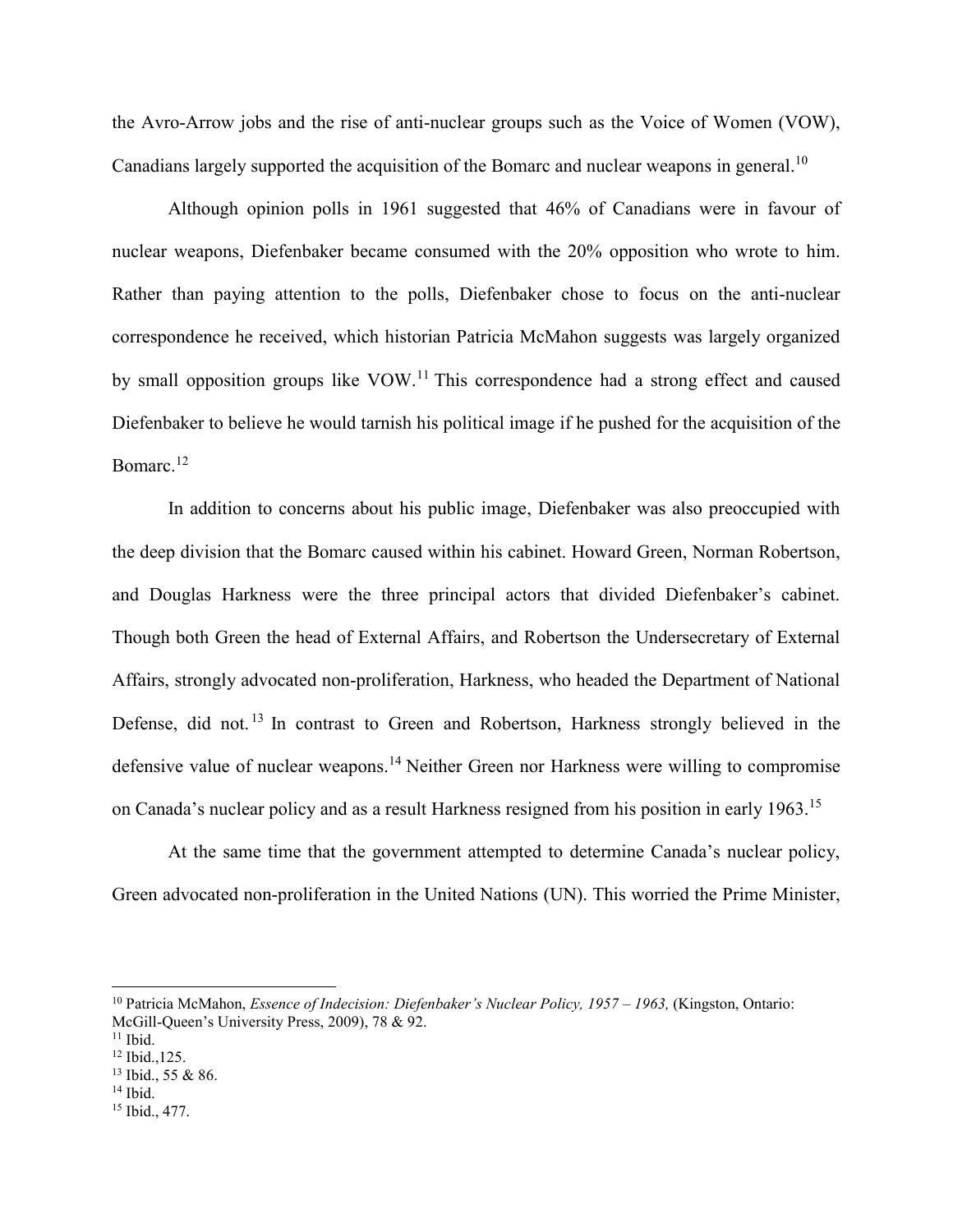who was concerned that if his government signed a definitive agreement for the Bomarc, it would undermine Green's and thus Canada's credibility at the UN.<sup>16</sup>

Both Diefenbaker's concerns and the division of his cabinet played an instrumental role in the delay of Canada's acquisition of the Bomarc missile. The deadlock of Canada's nuclear policy was ultimately, only broken by Lester B. Pearson, who defeated Diefenbaker's government in April 1963.<sup>17</sup>

#### **A Historiographical Analysis of the Bomarc Missile Crisis**

In recent literature, there are two books that illuminate the nature of Diefenbaker's government during the Bomarc Missile Crisis, and one that contributes specifically to Canada's relationship with missile defense. The following historiographical portion of this paper will examine Patricia McMahon's *Essence of Indecision – Diefenbaker's Nuclear Policy, 1957-1963*, Dennis Smith's *Rogue Tory: The Life and Legend of John G. Diefenbaker,* and James Fergusson's *Canada and Ballistic Missile Defense 1954-2009*, in the context of the Bomarc Missile Crisis.

Patricia McMahon's *Essence of Indecision – Diefenbaker's Nuclear Policy, 1957-1963* examines the Diefenbaker government's stance on nuclear weapons between 1957 and 1963. Despite the title's suggestion that Diefenbaker's nuclear policy was based on indecision, McMahon argues that Diefenbaker strongly supported Canada's acquisition of nuclear weapons. She emphasizes that his government's hesitation was prompted by political concerns rather than doubts about the value of nuclear weapons as a defense mechanism for Canada.<sup>18</sup> For her, 'the

<sup>16</sup> McMahon, *Essence of Indecision*, 87.

<sup>17</sup> "Diefenbaker, John George," *Dictionary of Canadian Biography*, 2015.

<sup>18</sup> McMahon, *Essence of Indecision*, Xii.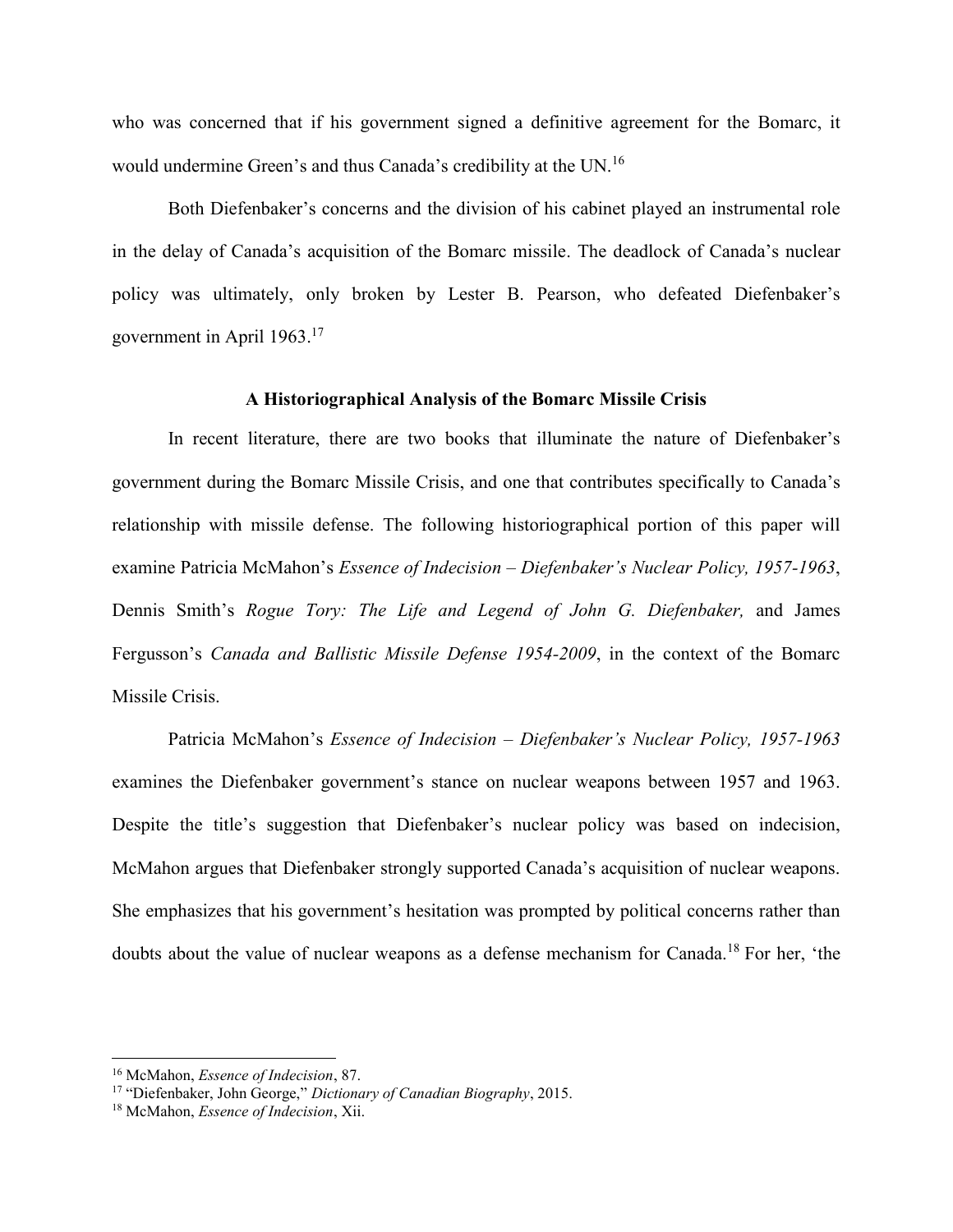essence of indecision' thus refers to the perception that Diefenbaker was indecisive and her argument ultimately attempts to clarify this as a misconception.<sup>19</sup>

To support her argument, she chronologically examines Diefenbaker's nuclear policy beginning with a brief discussion of how he won his 1958 majority government.<sup>20</sup> She then quickly transitions into an analysis of his government's defense policy from 1958-1959 in the second chapter, arguing that the government's decision to simultaneously promote nuclear disarmament and acquire Bomarc nuclear missiles was not contradictory but rather a 'twopronged' defense strategy.<sup>21</sup> She furthers this argument in chapter three, stating that whereas Diefenbaker's promotion of nuclear disarmament was representative of his idealism, his support of nuclear armament represented his pragmatism.<sup>22</sup> In addition, McMahon also argues in this chapter that Diefenbaker continued to support the Bomarc despite his concerns about both Canadian sovereignty over the missiles, and his political image.<sup>23</sup> Her fourth chapter then focuses on the rising tensions between Diefenbaker and President John F. Kennedy, which exacerbated the deterioration of bilateral ties between Canada and the United States.<sup>24</sup> In chapter five McMahon focuses most prominently on her thesis, and opens the chapter with a reiteration of how Diefenbaker continued to value nuclear weapons but was cautious because of concern about his 'political standing'.<sup>25</sup> To support this, McMahon cites Diefenbaker's 1961 Halifax speech in which he attempted to sway Canadian opinion towards nuclear weapons as evidence of his unwavering opinion.<sup>26</sup> McMahon concludes her piece with a discussion of the influence of

 $\overline{\phantom{a}}$ 

<sup>22</sup> Ibid., 52.

<sup>25</sup> Ibid., 114.

<sup>19</sup> McMahon, *Essence of Indecision*, Xii.

<sup>&</sup>lt;sup>20</sup> Ibid., Chapter One,  $3 - 27$ .

 $21$  Ibid., 47.

<sup>&</sup>lt;sup>23</sup> Ibid., Chapter Three:  $51 - 85$ .

 $24$  Ibid., Chapter Four:  $86 - 113$ .

<sup>26</sup> Ibid., 118.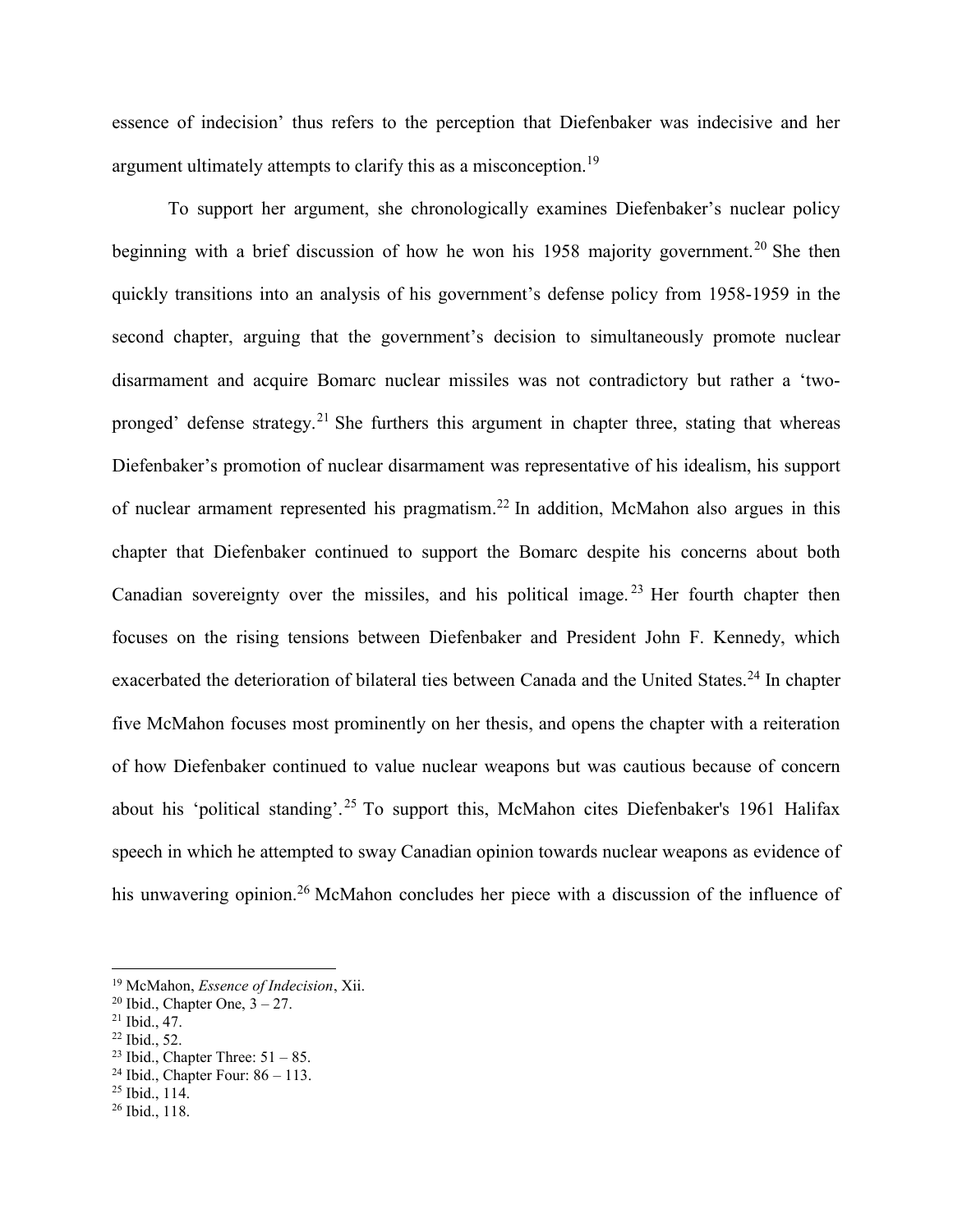the Cuban Missile Crisis on Canadian nuclear policies and how Diefenbaker's slow response to the crisis deepened the rift between Canada and the United States.<sup>27</sup>

While McMahon's piece presents a convincing narrative that Prime Minister Diefenbaker did have a degree of resolve in Canada's acquisition of nuclear weapons, specifically the Bomarc, much of her evidence could also be used to argue the opposite. For instance, her suggestion that the government's simultaneous decision to promote nuclear disarmament while in the midst of negotiations with the U.S. for nuclear armament could easily be argued as mere indecision, rather than the 'two-pronged' plan she suggests.<sup>28</sup> McMahon could have potentially solved this issue by analyzing the counter-argument throughout the book. However, her lack of analysis of the counter-argument suggests that she wished to ignore the flaws in her argument. Although piece is adequately supported, it nonetheless struggles to completely dismiss the argument that Diefenbaker was indecisive on the acquisition of Canadian nuclear weapons.

Dennis Smith's *Rogue Tory: The Life and Legend of John G. Diefenbaker* follows the biographical narrative of Prime Minister Diefenbaker. Smith addresses the inability of Diefenbaker and his government to make a decision during the Bomarc Missile Crisis. He ties the beginnings of Diefenbaker's indecision regarding the Bomarc-B missiles into a discussion on the future of the Avro Arrow, the Bomarc's non-nuclear predecessor.<sup>29</sup> Then, he addresses the apex of the crisis within the context of the political disintegration of Diefenbaker's government<sup>30</sup>

Unlike McMahon's clear justification of Diefenbaker's indecision, Smith approaches the subject with far more objectivity. In his narration of the crisis, Smith neither criticizes Diefenbaker for his indecisive nature nor does he condone it, he merely offers a narrative of the

<sup>27</sup> McMahon, *Essence of Indecision*, 152-153.

<sup>28</sup> Ibid., 47.

<sup>29</sup> Smith, *Rogue Tory*, 310-325.

<sup>30</sup> Ibid., 464-480.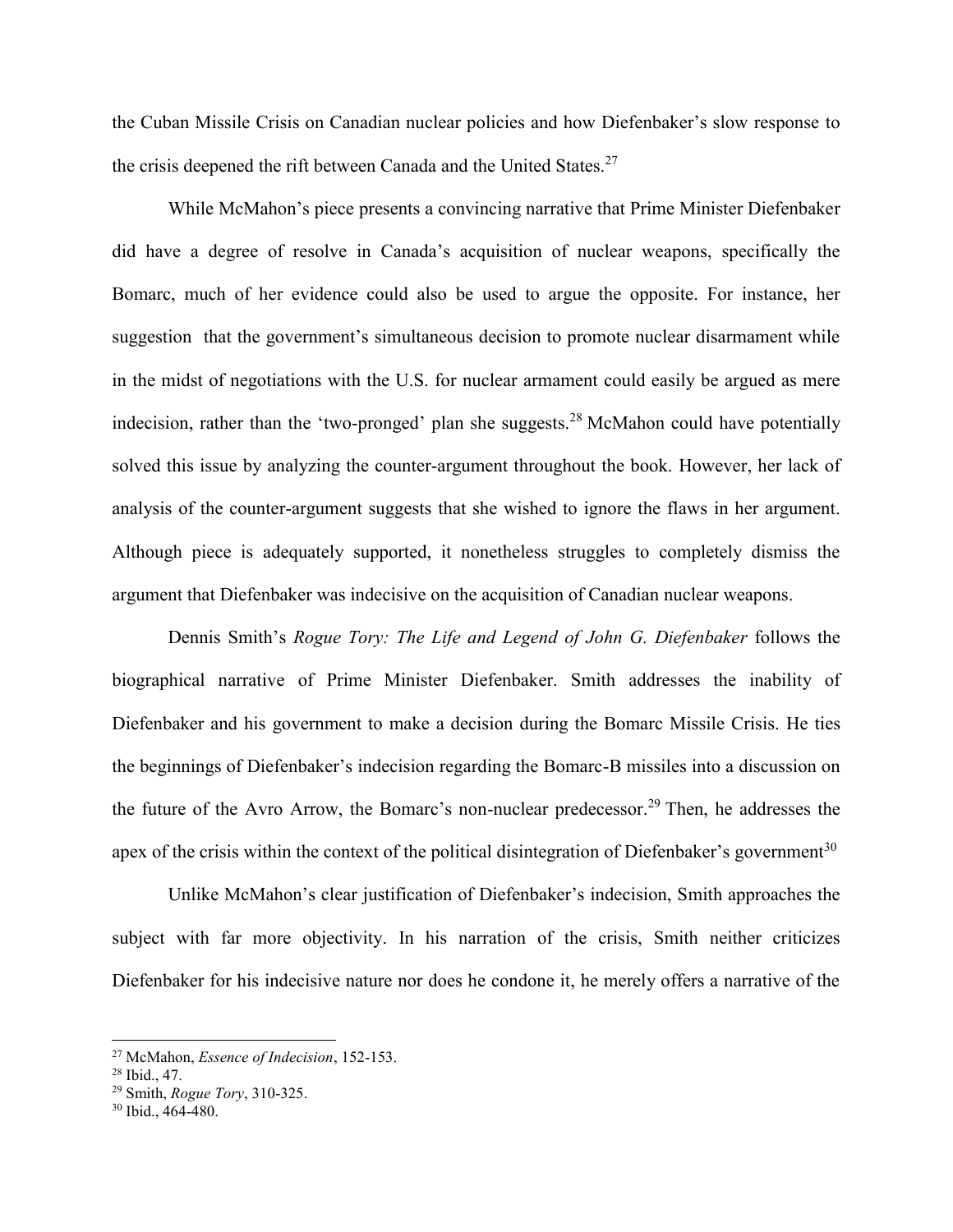facts surrounding the crisis. The only sense of bias that appears in the missile crisis discussion is through Smith's general favouring of Harkness. Although Smith never directly states that he sympathizes more with Harkness than Green, his general omission of Green's opinions within the discussion in contrast to the inclusion of direct quotations from Harkness, suggest that Smith is more sympathetic towards Harkness.<sup>31</sup> Overall, Smith nonetheless offers a detailed description of the events and actors involved in the Bomarc Missile Crisis. As such, Smith's work offers valuable insight to the topic of this paper and is an excellent addition to the historiography of Diefenbaker's role in the Canadian acquisition of nuclear weapons.

In contrast to McMahon's micro-history of the Diefenbaker government's nuclear policies and Smith's biographical analysis of Diefenbaker's life, James Fergusson's *Canada and Ballistic Missile Defense 1954-2009* presents a macro-history of Canada's nuclear defense policies over the course of fifty years. Fergusson's argument focuses on the Canadian governments' quiet, but reactionary approach to nuclear defence. He argues that governments remained silent when nuclear crises arose in order to, as he states, "avoid two perceived undesirable outcomes: an alienated ally [the United States] or a divided nation and government."<sup>32</sup> In the preface to his book, he describes this mentality as 'national groupthink,' and presents the thesis of the book as an examination of how Canada became 'trapped' in the reactionary mindset that ultimately shaped Canadian nuclear policy.<sup>33</sup>

Fergusson divides his analysis into five chronologically organized 'acts.' Due to the broad time range covered in the book, only the first act of the work is relevant to this paper's discussion. The first act, titled "Anti-Ballistic Missiles: Don't Worry, Be Happy (1954-71)," addresses Canadian nuclear policy between 1954 and 1971, which should have chronologically

<sup>31</sup> Smith, *Rogue Tory*, 469 & 471.

<sup>32</sup> Fergusson, *Canada and Ballistic Missile Defense*, 2.

<sup>33</sup> Ibid., XV.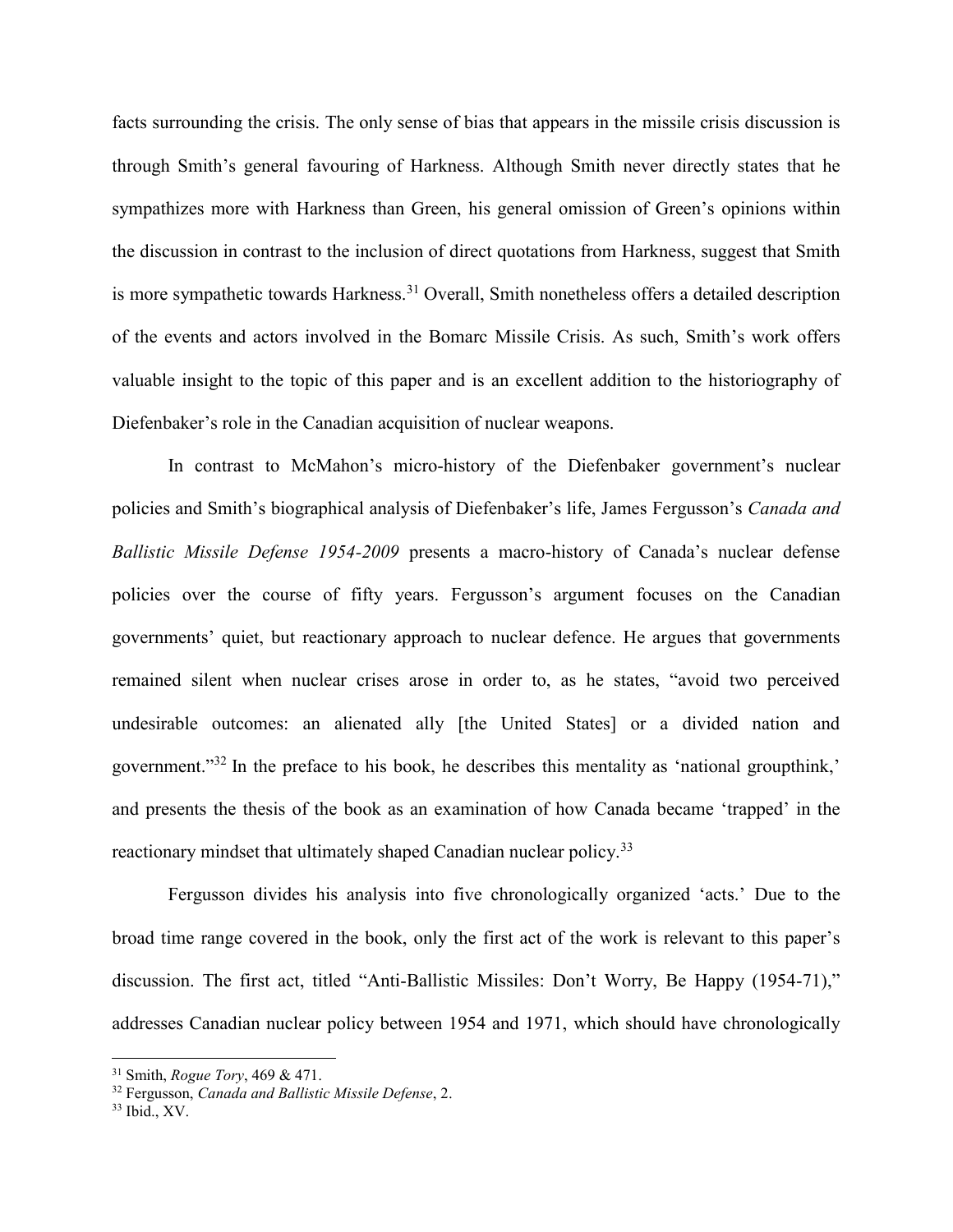captured Diefenbaker's role in the Bomarc Missile Crisis. However, despite its importance to Canada's acquisition of nuclear weapons the Bomarc Missile Crisis is only mentioned a handful of times. His only mention of the tensions that arose in the Canadian parliament between Howard Green and Douglas Harkness is written as an aside in the middle of a discussion on the state of NORAD in the late 1960s.<sup>34</sup>

Ultimately, the absence of the Bomarc Missile Crisis from the book draws the author's bias to the forefront. At the outset of the book Fergusson states: "I acquired the reputation as one of Canada's leading academic experts, and for good or ill, the most prominent academic proponent of Canadian participation [in ballistic missile defense]."<sup>35</sup> Fergusson's admission of his personal bias is commendable and adds legitimacy as it clarifies his personal standpoint; however it nonetheless reveals that he favors Canada's participation in nuclear defence. The lack of discussion on the Bomarc Missile Crisis thus suggests that Fergusson does not view the crisis as all that important, arguably because it did not immediately stimulate Canada's acquisition of nuclear weapons.

Although Fergusson's book is a valuable resource on Canada's relationship with ballistic missile defense, especially on missile technology, the lack of information on Diefenbaker's government makes it a less valuable resource for this paper. Furthermore, the absence of discussion on the Bomarc Missile Crisis suggests that despite its importance to Canada's relationship with nuclear weaponry, his bias persuaded him that it was not important enough to be included in the discussion of Canada and nuclear missiles.

For the purposes of this paper, McMahon's and Smith's books offer the most insightful contextual background to the Bomarc Missile Crisis and how it was affected by relations

l

<sup>34</sup> Fergusson, *Canada and Ballistic Missile Defense*, 44.

 $35$  Ibid., XIV.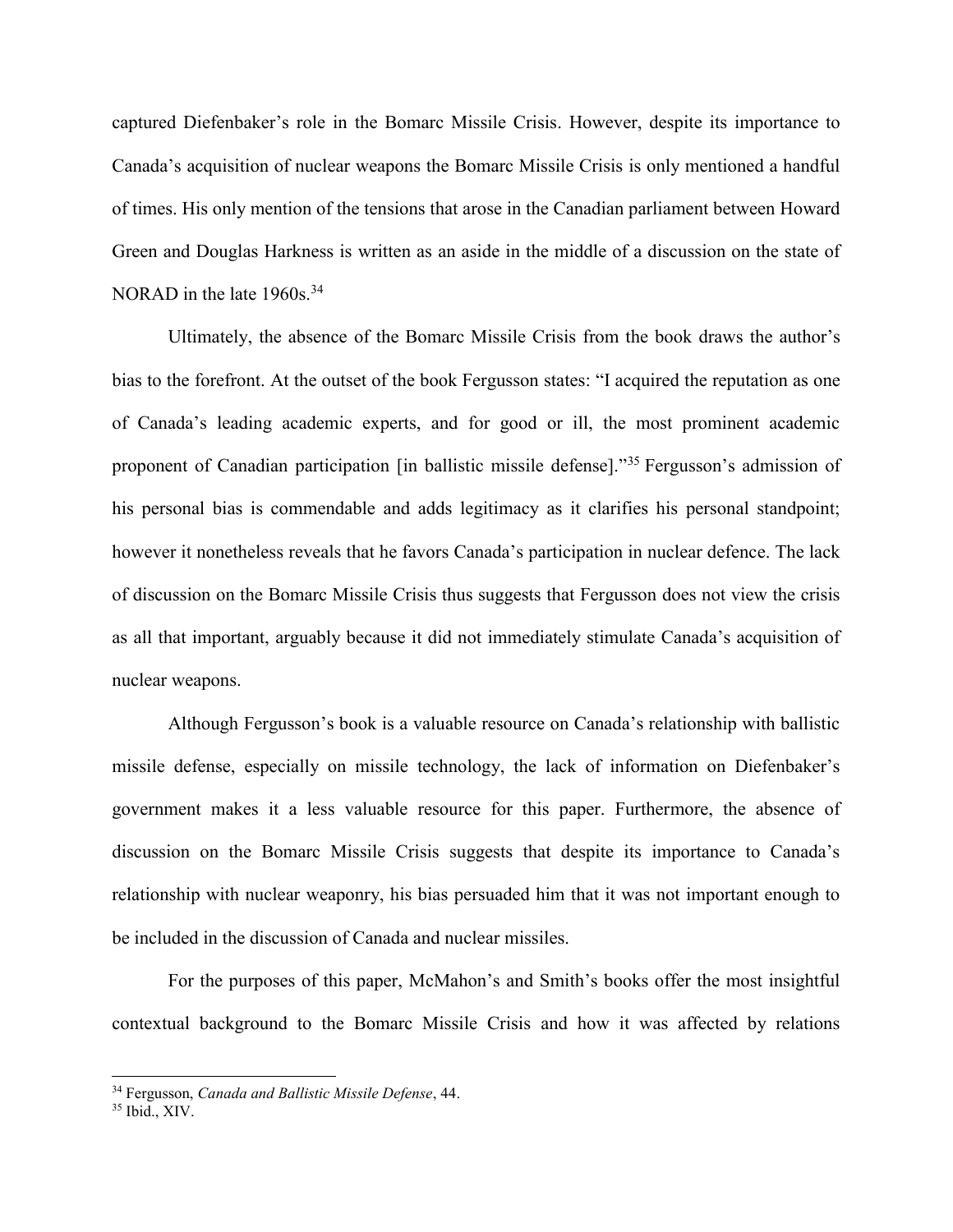between Diefenbaker and the respective U.S. presidents. While Fergusson's piece illuminates the technicalities of the missiles Canada sought to or did acquire, his lack of analysis on the Bomarc in particular, prevents his work from being as useful as McMahon's or Smith's to the context of this paper.

### **An Analytical Comparison of Diefenbaker's Respective Relations with U.S. Presidents Eisenhower and John F. Kennedy**

Although tensions between Canada and the U.S. were particularly high by 1963, Diefenbaker and the U.S. had not always been on bad terms. In fact, bilateral relations between Canada and the US from 1957 to 1960 could even be described as friendly. In a comparison of how Diefenbaker's relationships with Eisenhower and Kennedy influenced relations between Canada and the U.S. during their respective presidencies, it is evident that Diefenbaker's perceptions of the U.S. President strongly impacted bilateral relations. This section of the paper will chronologically examine how Diefenbaker's relations with both presidents influenced bilateral relations between 1957 and 1963 in the context of the Bomarc Missile Crisis.

Though Canada's relations with the U.S. government during 1957 pre-date the beginning of the Bomarc Missile Crisis, the Diefenbaker government's activities in the summer of 1957 were nonetheless important as they set the stage for the crisis. In July 1957, Diefenbaker agreed without cabinet consultation that Canada would participate in NORAD – the mutual defense program that would make the Bomarc a viable defense option just one year later. <sup>36</sup> In the summer of 1957, Diefenbaker made every effort to kindle a friendship with the U.S. government following his election. Relations were so amicable that after his first meeting with the new Prime Minister, U.S. ambassador Livingston Merchant described Diefenbaker as having "warmth,

<sup>36</sup> "Diefenbaker, John George," *Dictionary of Canadian Biography*, 2015.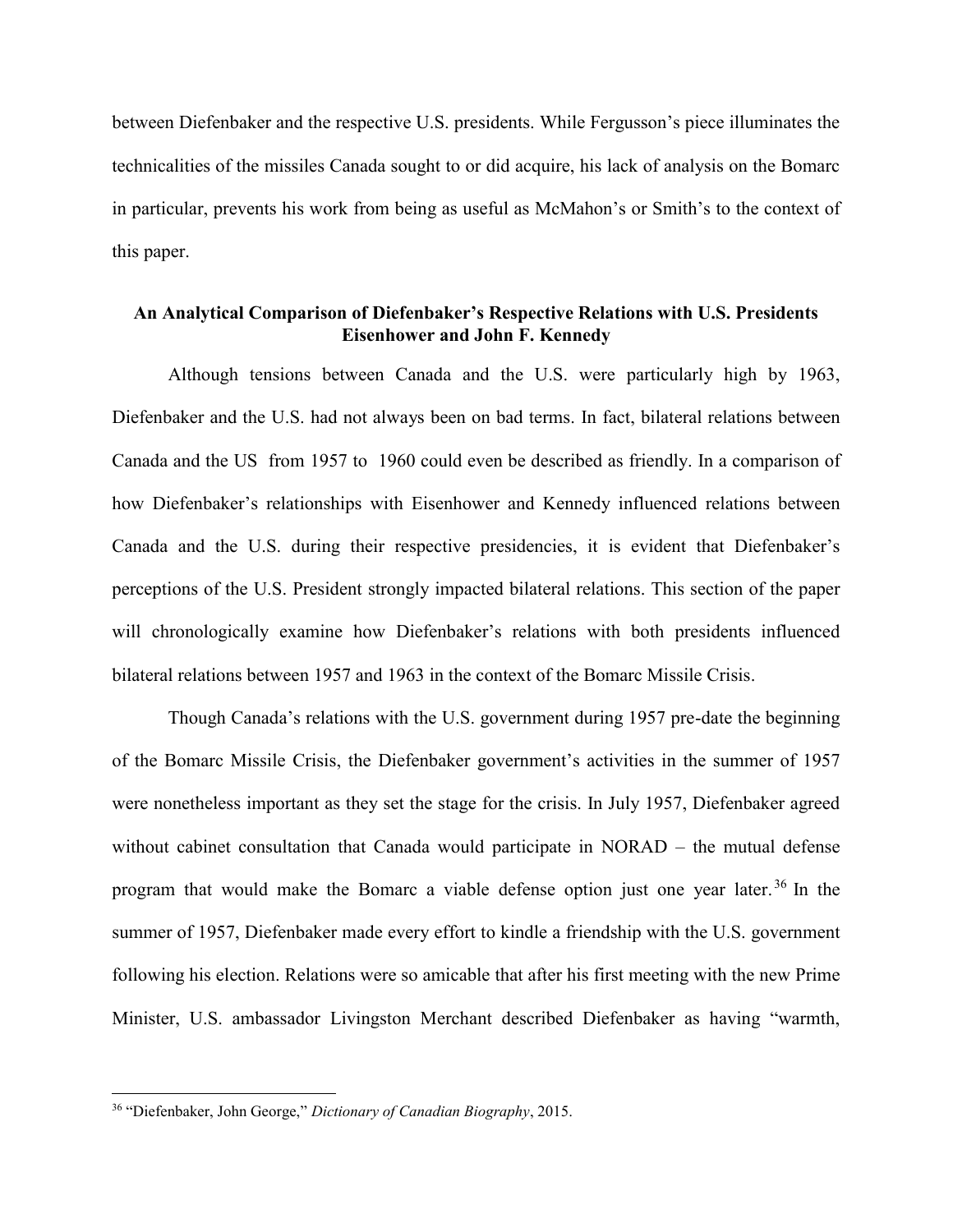eloquence and very real charm." <sup>37</sup> Bilateral relations then continued to remain friendly throughout the negotiations for NORAD due to Diefenbaker's continued efforts to establish closeness with the U.S. $38$ 

Relations remained warm a year later when Eisenhower first visited Diefenbaker in Ottawa in July 1958.<sup>39</sup> During the visit, Eisenhower, in addition to assuring the Prime Minister of the United States' respect for Canada, also built a personal friendship with Diefenbaker. <sup>40</sup> Their friendship was so successful that Diefenbaker even spoke fondly of the President in his memoir stating: "President Eisenhower and I were from our first meeting on an 'Ike-John' basis, and that we were as close as the nearest telephone."<sup>41</sup> Their friendship also influenced the officials around them and prompted the U.S. Secretary to thank George Pearkes, the Canadian Minister of National Defense, for his unique co-operation on matters of defense, a gesture that would be unheard of during Kennedy's presidency.<sup>42</sup>

It was in this amicable context that cabinet approved the acquisition of two Bomarc batteries in August 1958.<sup>43</sup> In a show of further goodwill, the U.S. Department of Defense allowed Canadian companies to construct the two batteries and offered to pay two-thirds of the production cost, although the U.S. would maintain ownership of the missiles.<sup>44</sup> This early agreement signaled to Washington that Canada was dedicated to the Bomarc program and

<sup>37</sup> U.S. Department of State, Foreign Relations Documents, *370. Memorandum of a Conversation Between Prime Minister Diefenbaker and the Ambassador in Canada (Merchant), Prime Minister's Office, Ottawa, June 22, 1957*, by Livingston T. Merchant, June 22, 1957, https://history.state.gov/historicaldocuments/frus1955-57v27/d370.

<sup>38</sup> U.S. Department of State, Foreign Relations Documents, *377. Letter From the Secretary of State to the President*, by John F. Dulles, July 29, 1957, https://history.state.gov/historicaldocuments/frus1955-57v27/d377.

<sup>39</sup> U.S. Department of State, Foreign Relations Documents, *280. Memorandum From Secretary of State Dulles to President Eisenhower*, July 3, 1958. https://history.state.gov/historicaldocuments/frus1958-60v07p1/d280. <sup>40</sup> U.S. Department of State, Foreign Relations Documents, *280. Memorandum From Secretary of State Dulles to President Eisenhower*, July 3, 1958.

<sup>&</sup>lt;sup>41</sup> John G. Diefenbaker, *One Canada: Memoirs of the Right Honourable John G. Diefenbaker – The Years of Achievement, 1957 – 1962*, (Toronto, Ontario: The Macmillan Company of Canada Ltd., 1976), 157.

<sup>42</sup> U.S. Department of State, Foreign Relations Documents, *287. Memorandum of Conversation – President's Visit to Canada*, July 10, 1958, https://history.state.gov/historicaldocuments/frus1958-60v07p1/d287.

<sup>43</sup> Smith, *Rogue Tory*, 310.

<sup>44</sup> Ibid., 318-319.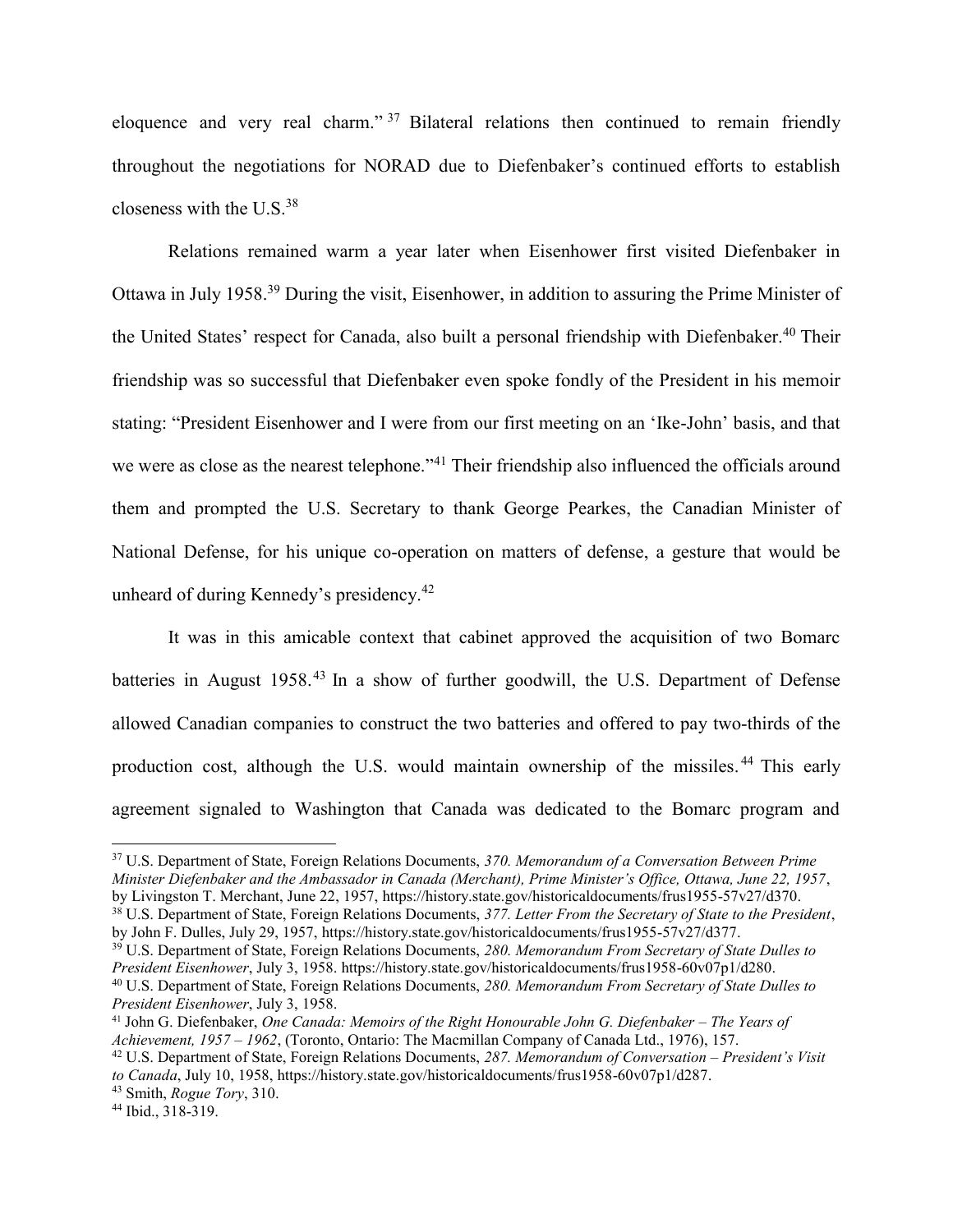increased the warmth of relations on both sides of the border, as Diefenbaker felt that he had made a substantial stand of solidarity with the U.S.<sup>45</sup>

This is not to say that bilateral relations were always perfect, tensions certainly rose on occasions, but Diefenbaker and Eisenhower's friendship often smoothed tensions, as was the case with Operation Sky Hawk. Operation Sky Hawk was scheduled for October 1959, and was arguably seen as an indication of how the U.S. would test Bomarc missiles in the future.<sup>46</sup> The operation was originally designed by the U.S. military in May 1959 to test NORAD's preparedness for any potential Soviet attacks.<sup>47</sup> Although the test would have grounded Canadian civil aircraft, Canadian officials were not notified about Sky Hawk until August 1959. <sup>48</sup> The late notification of the test deeply frustrated both Diefenbaker and his cabinet who refused to approve the test.<sup>49</sup> If leaked media releases created tensions during 1962, it is certainly plausible that Sky Hawk could have easily created a rift in bilateral relations. However, due to Diefenbaker and Eisenhower's friendship, the two countries were able to work out their differences amicably. Once the U.S. realized the Diefenbaker government's agitation over Sky Hawk, U.S. Ambassador Richard Wigglesworth, rushed to Parliament Hill to privately explain the American position on behalf of Eisenhower. <sup>50</sup> As a result of this expediency, and his personal respect for Eisenhower's position, Diefenbaker not only relaxed but also offered to reintroduce Sky Hawk to the cabinet. <sup>51</sup> In Wigglesworth's memorandum of the conversation, it is obvious that Diefenbaker's respect for Eisenhower was key to his willingness to soothe tensions, which ultimately prevented a crisis.

<sup>45</sup> Smith, *Rogue Tory*, 321 & 324.

<sup>46</sup> McMahon, *Essence of Indecision*, 57.

 $47$  Ibid.

<sup>48</sup> Ibid.

 $49$  Ibid.

<sup>50</sup> U.S. Department of State. Foreign Relations Documents. *304. Telegram From the Embassy in Canada to the Department of State*, August 29, 1959. https://history.state.gov/historicaldocuments/frus1958-60v07p1/d304  $51$  Ibid.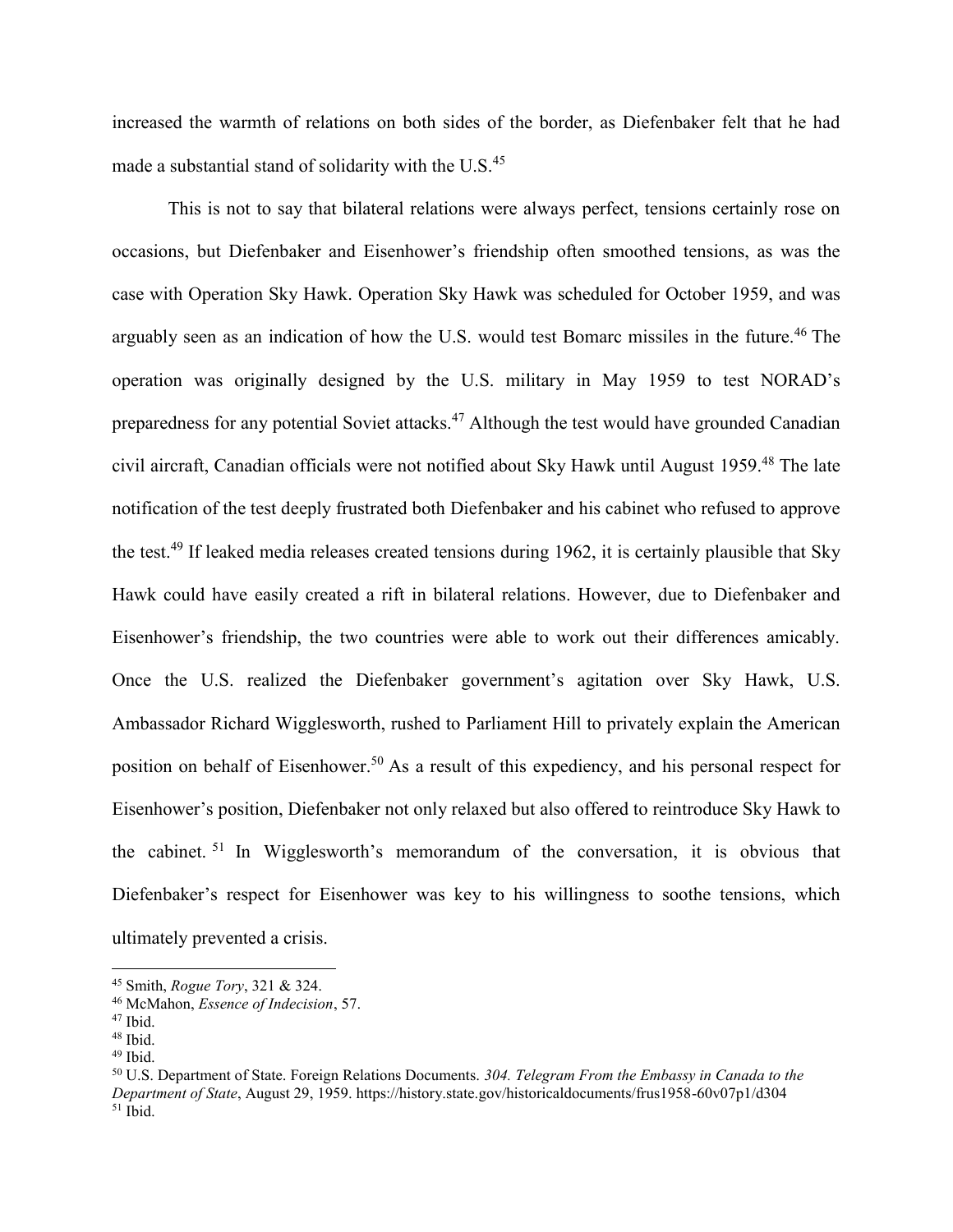In early 1960 bilateral relations remained cordial, even amidst concerns that the U.S. would cancel funding for the Bomarc program.<sup>52</sup> This cordiality is evident in the very existence of the correspondence between the leaders. Rather than have a lower official inform Diefenbaker of the Bomarc's funding developments, Eisenhower took it upon himself to personally write and assure the Prime Minister that despite concerns, the Senate had ultimately approved \$244 million in funding.<sup>53</sup> The nature of the letter also offers insight into the warmth of their friendship, as Eisenhower signed his letter stating: "With warm regard, Sincerely, Ike" to which Diefenbaker responded "Dear Ike, ...It was kind of you to write... With warmest regard, John."<sup>54</sup> Further, Diefenbaker's self-described 'optimistic interest' in the funding for the Bomarc suggests that the Prime Minister was still committed to the implementation of the Bomarc missiles, arguably because of the warmth that their friendship had fostered between Canada and the U.S.

In his memoir, Diefenbaker remembered his friendship with Eisenhower as key to the good relations due to the President's respect for Canadians stating: "Eisenhower had been president for over four years when I formed my government in June 1957. I found Eisenhower a warm and engaging person and we became the best of friends. He had an appreciation of Canada and Canadians."<sup>55</sup>

Diefenbaker's amicability with the U.S. and his willingness to continue the Bomarc program disappeared following Kennedy's election, which had enormous effects on bilateral relations. The initial meeting between Diefenbaker and Kennedy, following the latter's election in November 1960, was polite if not particularly friendly. However this was most likely because

<sup>52</sup> John G. Diefenbaker, *One Canada: Memoirs of the Right Honourable John G. Diefenbaker – The Tumultuous Years, 1962 – 1967*, (Toronto, Ontario: The Macmillan Company of Canada Ltd., 1977), 59. <sup>53</sup> Ibid. 59-60.

<sup>54</sup> Ibid., 60.

<sup>55</sup> Diefenbaker, *One Canada – The Years of Achievement*, 151-152.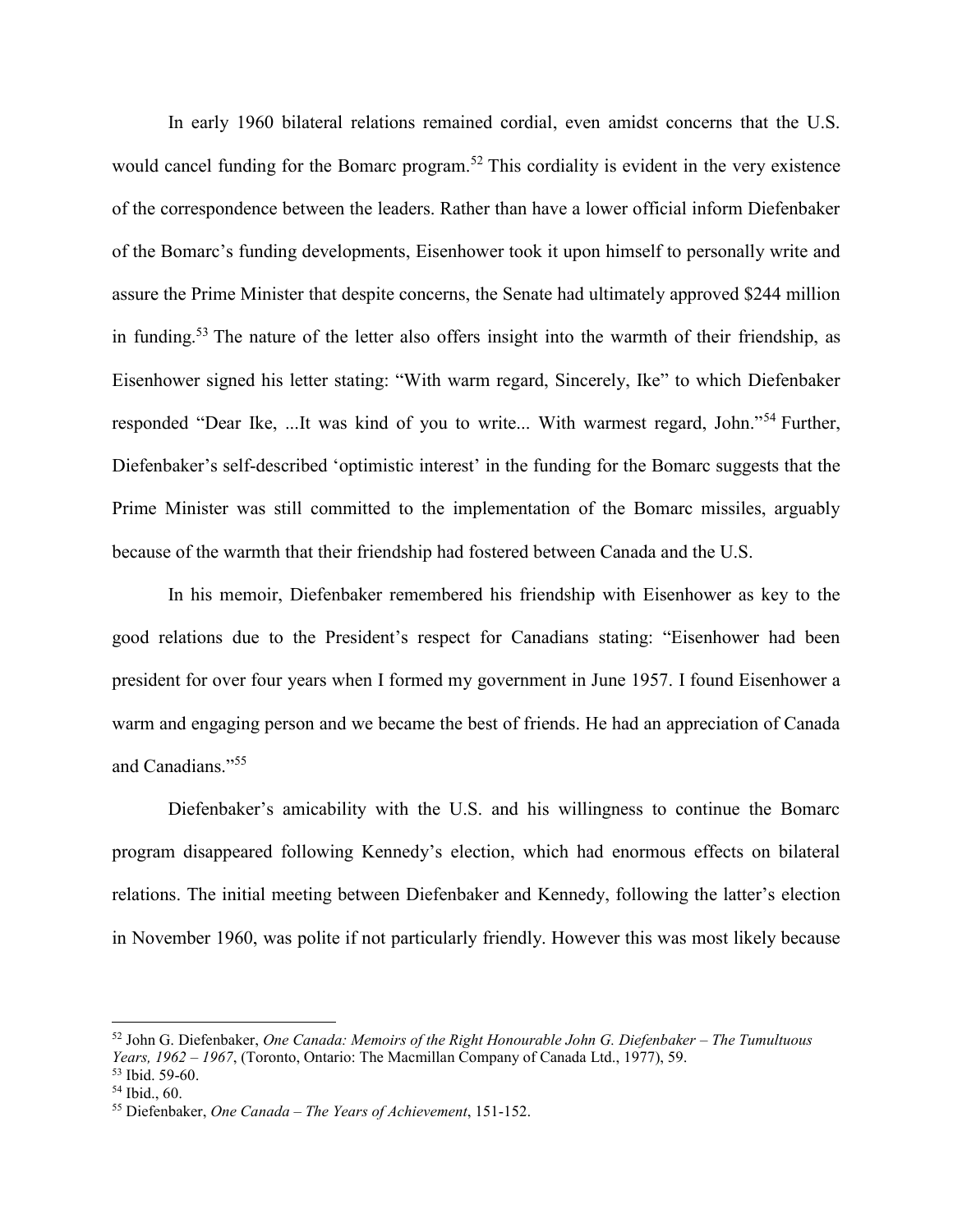both parties left the meeting disillusioned.<sup>56</sup> Whereas Kennedy believed that Diefenbaker had concretely promised to accept the Bomarc, Diefenbaker left the meeting certain that Kennedy would not pressure him to accept nuclear weapons.<sup>57</sup>

By Kennedy's visit to Ottawa in May 1961 the disillusionment of both parties had disappeared. <sup>58</sup> In contrast to the amicable nature of Eisenhower's first visit to Canada in both public and private, the Kennedy visit was popular with the Canadian public.<sup>59</sup> Privately, it is evident in the memorandum of their conversation that Kennedy was quite frustrated with his Canadian counterpart. During the meeting, Diefenbaker attempted to justify his reluctance to acquire the Bomarc on the basis of rising public opposition to a nuclear commitment.<sup>60</sup> Rather than soothe his fears as Eisenhower had in the past, Kennedy downplayed and even mocked his concerns, implying that his fears were irrational and suggesting that Canadians who opposed nuclear weapons also defended Chinese communists.<sup>61</sup> Whereas after Eisenhower's first visit to Canada, the leaders' friendship marked Canada and the U.S. as indispensible Cold War allies, at the end Kennedy's visit the leaders only seemed to agree upon the fact that the American public was more militant than its Canadian counterpart.<sup>62</sup>

Kennedy further muddied the waters in the fall of 1962 when his administration did not refute the *Montreal Gazette* headline "JFK Presses Canada on Nuclear Warheads," which exposed the previously secret negotiations to the Canadian public.<sup>63</sup> The refusal of the Kennedy government to deny the headline for the sake of Diefenbaker had a profound effect on bilateral

<sup>56</sup> McMahon, *Essence of Indecision*, 86 & 100-101.

<sup>57</sup> Ibid., 100.

<sup>58</sup> Ibid., 105.

<sup>59</sup> Ibid.

<sup>60</sup> U.S. Department of State, Foreign Relations Documents, *423. Memorandum of Conversation – Between President Kennedy and Prime Minister Diefenbaker – NATO and Nuclear Weapons*, May 17, 1961, https://history.state.gov/historicaldocuments/frus1961-63v13/d423.

 $61$  Ibid.

 $62$  Ibid.

<sup>63</sup> McMahon, *Essence of Indecision*, 122.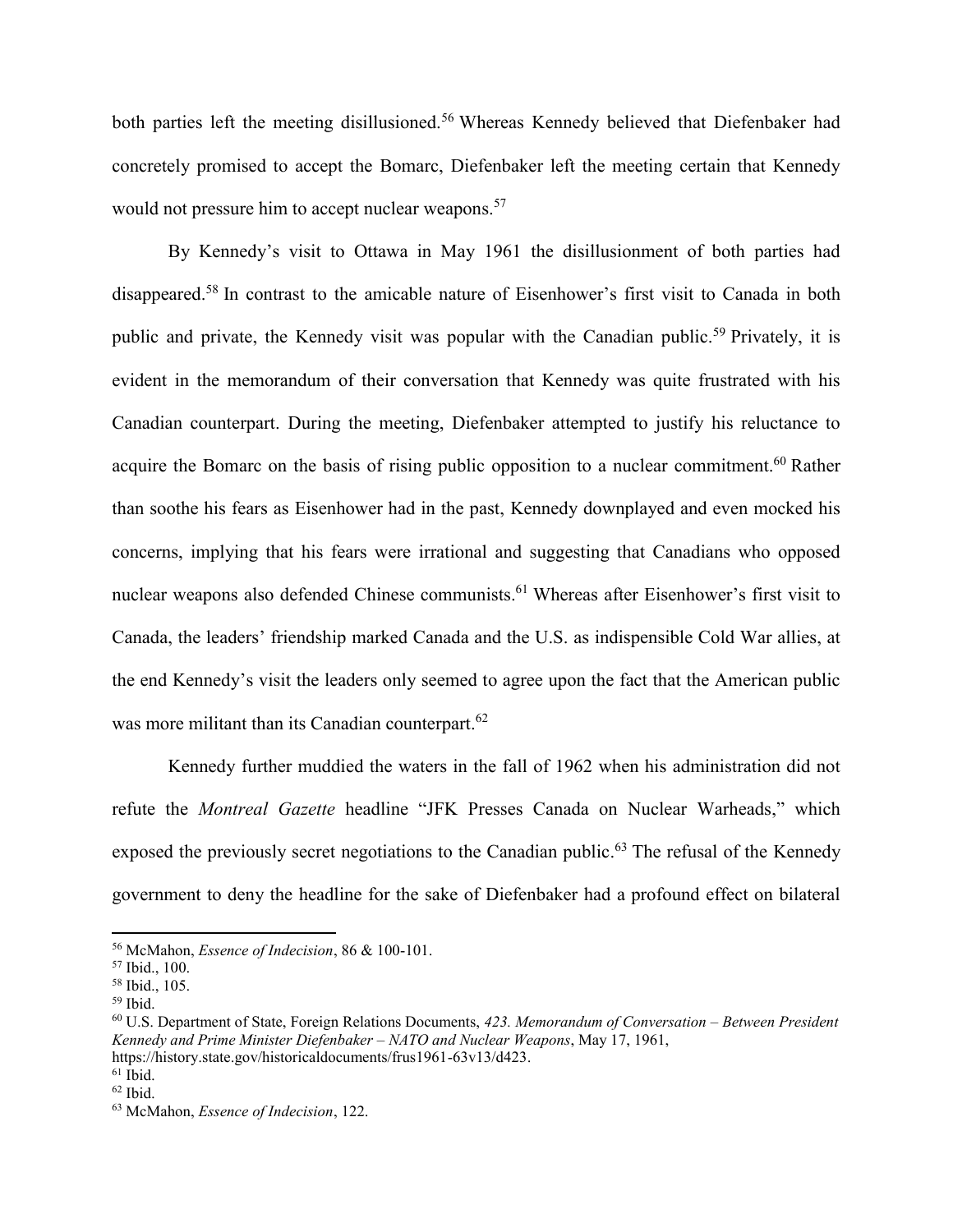ties, as it deepened the Prime Minister's suspicions about Kennedy. <sup>64</sup> Further, it made it politically impossible for Diefenbaker to accept the Bomarc without looking like he was bending to American pressure. <sup>65</sup> Whereas the acquisition of the Bomarc had once appeared as an act of solidarity with the U.S. due to Diefenbaker and Eisenhower's friendship, the coldness between Diefenbaker and Kennedy now made nuclear association with America undesirable.

The fall of 1962 also brought with it the Cuban Missile Crisis, which, like Operation Sky Hawk, brought concerns about Canadian involvement in NORAD and in turn the Bomarc missiles. As with Sky Hawk, the U.S. did not officially inform Canadian officials about military operations until the last moment. Although Kennedy had known about the presence of Soviet missiles in Cuba since October 16, he failed to notify Diefenbaker until October 22.<sup>66</sup> Diefenbaker interpreted this as a demonstration of how the U.S. government would behave in the case of a North American crisis, which would most likely involve the use of any Bomarc missiles on Canadian soil.<sup>67</sup> Not only did Kennedy fail to promptly notify his NORAD ally, he also failed to assure Diefenbaker of his country's respect for Canadian sovereignty, especially in the case of nuclear missiles like the Bomarc. This lack of reassurance left Diefenbaker to come to his own conclusions about American intentions, and as a result he delayed to offer substantial Canadian support to the U.S. during the Cuban Missile Crisis, which ultimately caused tension between the two countries.<sup>68</sup>

The situation between Diefenbaker and Kennedy, and the subsequent deterioration in bilateral ties, only continued to worsen in early 1963. On January 25<sup>th</sup> 1963, Diefenbaker revealed to the House of Commons that Canada and the U.S. had been engaged in secret

<sup>64</sup> McMahon, *Essence of Indecision*, 122.

<sup>65</sup> Ibid.

<sup>66</sup> Ibid., 147-148.

<sup>67</sup> Ibid., 151.

<sup>68</sup> Ibid., 155.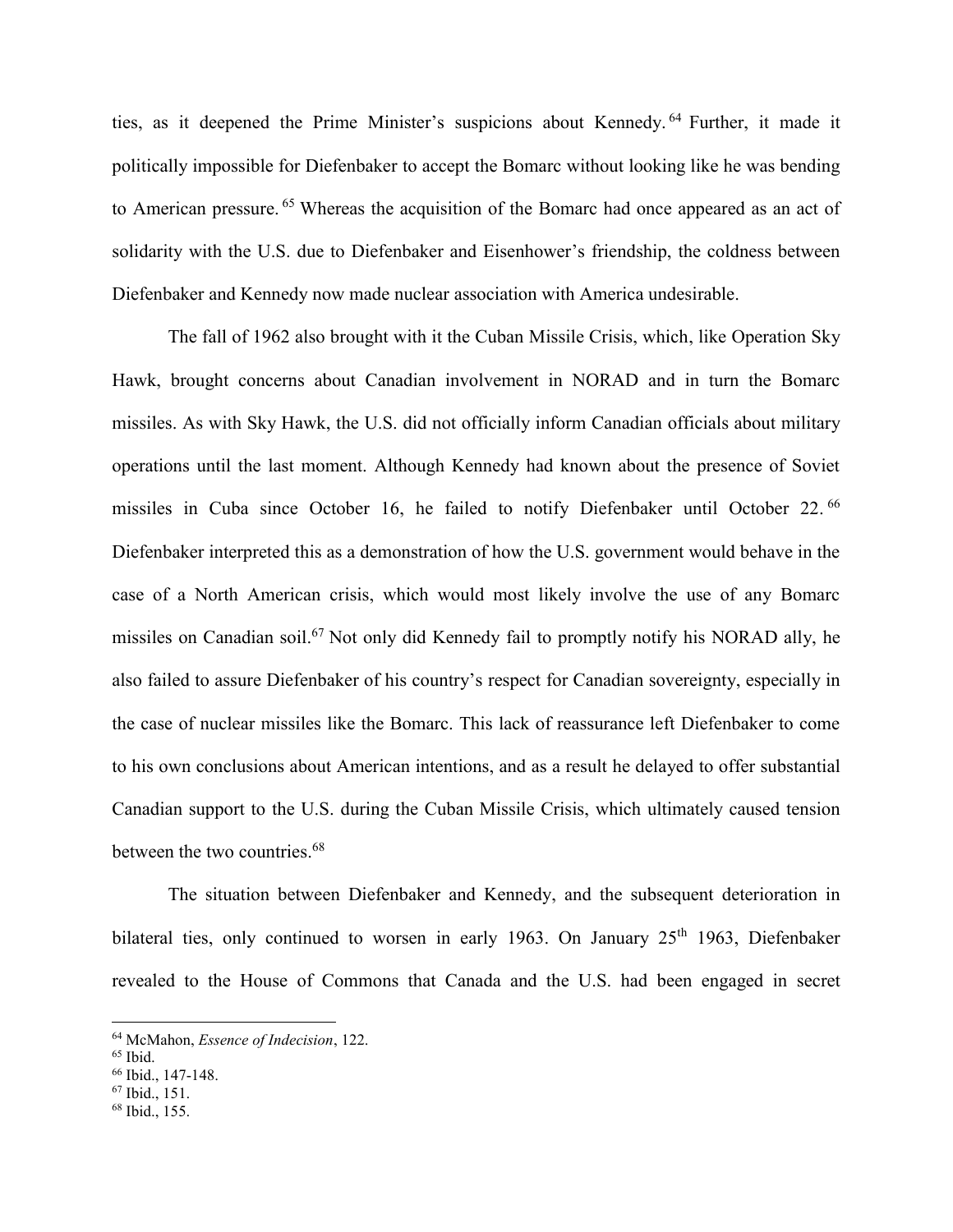negotiations for the acquisition of the Bomarc and asserted that Canada should further slow down negotiations. <sup>69</sup> Rather than attempt to clear up the matter privately as the U.S. ambassador had in the case of Sky Hawk, the U.S. quickly responded with a press release, which refuted the existence of such negotiations, and essentially called an infuriated Diefenbaker a liar.<sup>70</sup> As tensions rose, the U.S. embassy telegrammed the U.S. State Department stating, "We should not be unduly disturbed at [the] steam of resentment which first blew off upon publication of [the] Department's release. Diefenbaker's reaction was expected. He is [an] undependable, unscrupulous political animal at bay and we are [the] ones who boxed him in."<sup>71</sup> Kennedy's subtle hostilities towards Diefenbaker as a result of his hesitation over the Bomarc program thus ultimately deteriorated bilateral ties to the point where U.S. officials felt unable to express their dislike of the Canadian government in a professional manner.

#### **Concluding Statements**

The warmth between Diefenbaker and Eisenhower from 1957 to early 1960 is truly remarkable when contrasted with Diefenbaker and Kennedy's frigid relations in the following three years. During his presidency Eisenhower struck up an honest friendship with Diefenbaker, which inspired a respect that lasted beyond their time in political office. Diefenbaker's respect for Eisenhower and the care U.S. officials took to allay his fears encouraged him to look upon the Bomarc program quite favourably even during potential crises, like Operation Sky Hawk. Due to his friendship with Eisenhower, Diefenbaker showed every sign of a desire to continue plans for the installation of the Bomarc in Canada, and even expressed concern about the

<sup>69</sup> U.S. Department of State. *443. Memorandum From the Assistant Secretary of State for European Affairs (Tyler) to the Under Secretary of State (Ball)*.

<sup>70</sup> McMahon, *Essence of Indecision*, 165.

<sup>71</sup> U.S. Department of State, Foreign Relations Documents, *445 Telegram From the Embassy in Canada to the Department of State*, by Walton W. Butterworth, February 3, 1963.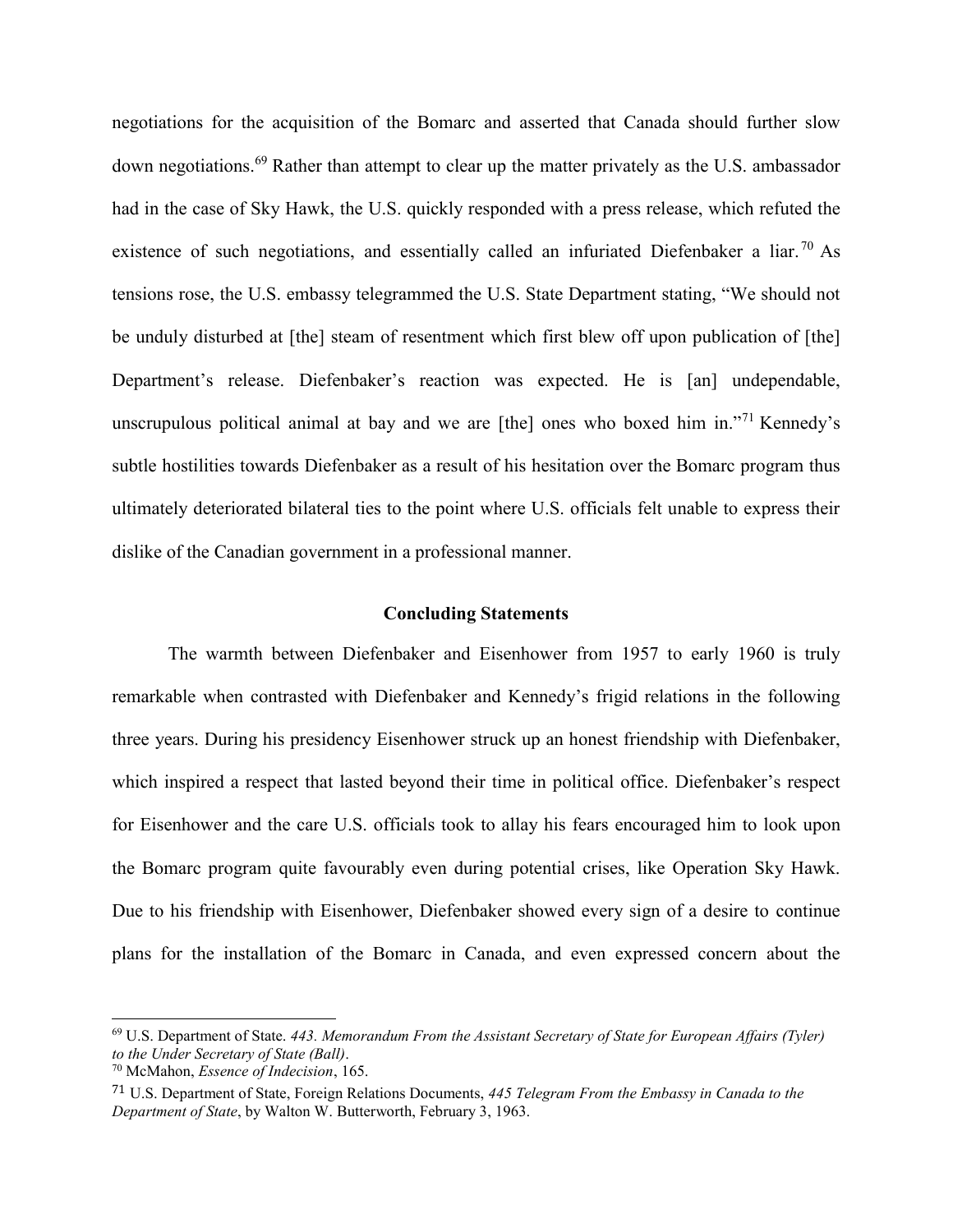continuation of funding for the defense program. This mutual desire to work together for the protection of the North American continent ultimately established respect and friendship between Canada and the U.S. between 1957 and early 1960.

However, following Kennedy's election in November 1960, bilateral relations began to deteriorate as the frigidness between Diefenbaker and Kennedy stalled the installation of the Bomarc. Unlike Eisenhower, Kennedy did not attempt to soothe Diefenbaker's fears about potential American dominance of the Bomarc missiles. Instead, he continually aggravated Diefenbaker through his refusal to refute leaked information, his delay in notifying Canada about the Cuban Missile Crisis, and his department's publication of a statement which contradicted Diefenbaker's. This stimulated Diefenbaker's distrust of the U.S. and stalled the acquisition of the Bomarc, which raised tensions between Canada and the U.S. and deteriorated bilateral relations.

Diefenbaker's adjustment of his policy towards the acquisition of nuclear weapons was intrinsically tied to his relationship with the sitting U.S. president. When he had a friendship with the president, as he did with Eisenhower, he maintained an interest and even concern about the continuation of the Bomarc program. In contrast, when the U.S. president failed to soothe his fears and aggravated him, as with Kennedy, he stalled the Bomarc program. His attitude towards the acquisition of the Bomarc missiles then affected bilateral relations between the two countries. As such, Diefenbaker's relationships with the respective U.S. presidents demonstrate how relationships between national leaders have the ability to dramatically influence both shared defense policies and bilateral relations.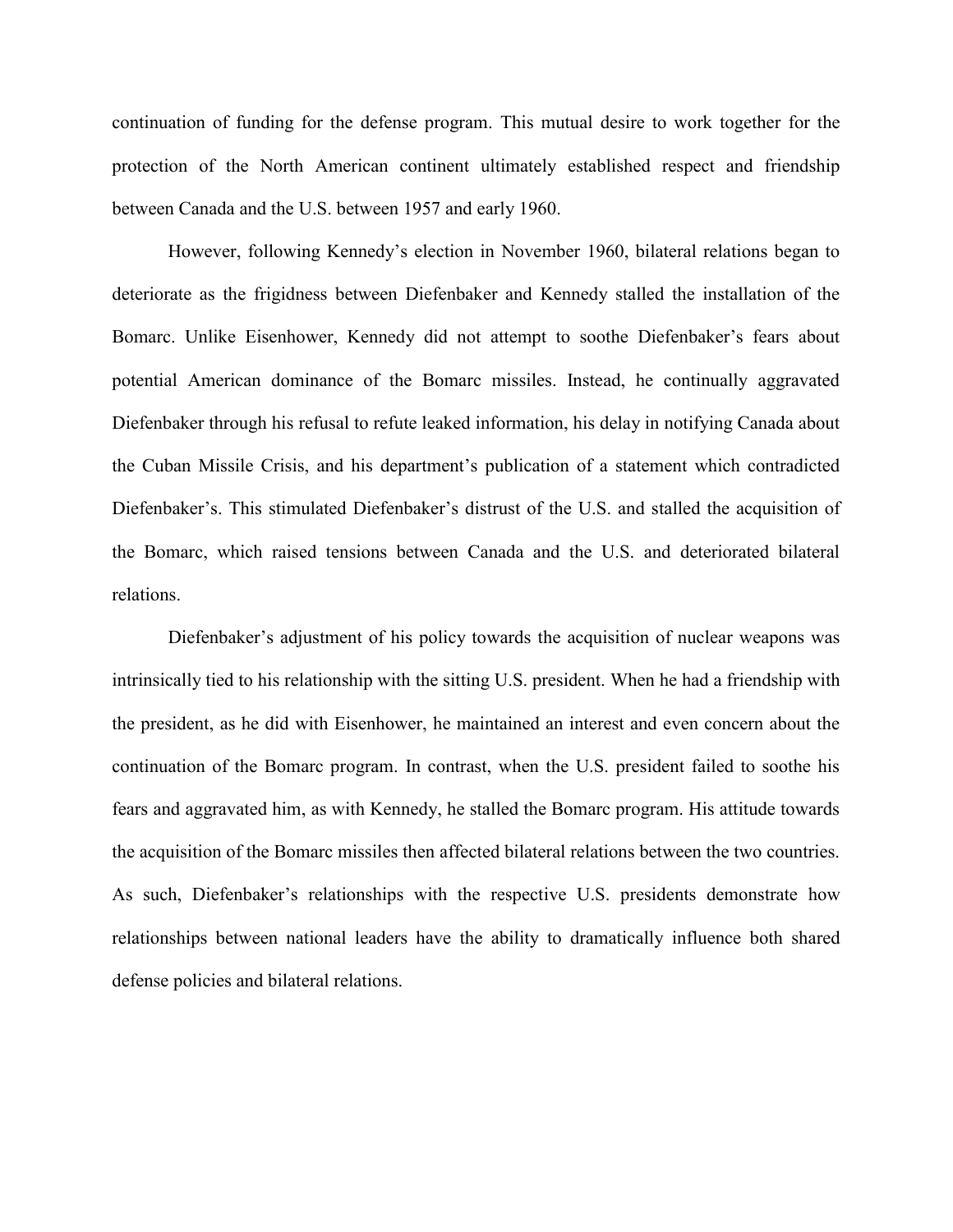## Bibliography

- Diefenbaker, John G. *One Canada: Memoirs of the Right Honourable John G. Diefenbaker – The Years of Achievement, 1957 – 1962*. Toronto, Ontario: The Macmillan Company of Canada Ltd., 1976.
- Diefenbaker, John G. *One Canada: Memoirs of the Right Honourable John G. Diefenbaker – The Tumultuous Years, 1962 – 1967*. Toronto, Ontario: The Macmillan Company of Canada Ltd., 1977.
- "Diefenbaker, John George." *Dictionary of Canadian Biography*. 2015. Accessed Friday, November 27, 2015. http://www.biographi.ca/en/bio/diefenbaker\_john\_george\_20E.html.
- Fergusson, James G. *Canada and Ballistic Missile Defense, 1954 – 2009: Déjà Vu All Over Again*. Vancouver, British Columbia: University of British Columbia Press, 2010.
- Fortmann, Michel & Legault, Albert. *A Diplomacy of Hope: Canada and Disarmament, 1945 – 1988.* Kingston, Ontario: McGill-Queen's University Press, 1992.
- McMahon, Patricia. *Essence of Indecision: Diefenbaker Nuclear Policy, 1957 1963.* Kingston, Ontario: McGill-Queen's University Press, 2009.
- Smith, Dennis. *Rogue Tory: The Life and Legend of John J. Diefenbaker.* Toronto, Ontario: Macfarlane, Walter & Ross, 1995.
- U.S. Department of State. Foreign Relations Documents. *370. Memorandum of a Conversation Between Prime Minister Diefenbaker and the Ambassador in Canada (Merchant), Prime Minister's Office, Ottawa, June 22, 1957*, by Livingston T. Merchant, June 22, 1957. https://history.state.gov/historicaldocuments/frus1955-57v27/d370
- U.S. Department of State. Foreign Relations Documents. *377. Letter From the Secretary of State to the President*, by John F. Dulles, July 29, 1957. https://history.state.gov/historicaldocuments/frus1955-57v27/d377
- U.S. Department of State. Foreign Relations Documents. *280. Memorandum From Secretary of State Dulles to President Eisenhower*, July 3, 1958. https://history.state.gov/historicaldocuments/frus1958-60v07p1/d280
- U.S. Department of State. Foreign Relations Documents. *287. Memorandum of Conversation – President's Visit to Canada*, July 10, 1958. https://history.state.gov/historicaldocuments/frus1958-60v07p1/d287
- U.S. Department of State. Foreign Relations Documents. *304. Telegram From the Embassy in Canada to the Department of State*, August 29, 1959. https://history.state.gov/historicaldocuments/frus1958-60v07p1/d304
- U.S. Department of State. Foreign Relations Documents. *423. Memorandum of Conversation – Between President Kennedy and Prime Minister Diefenbaker – NATO and Nuclear*